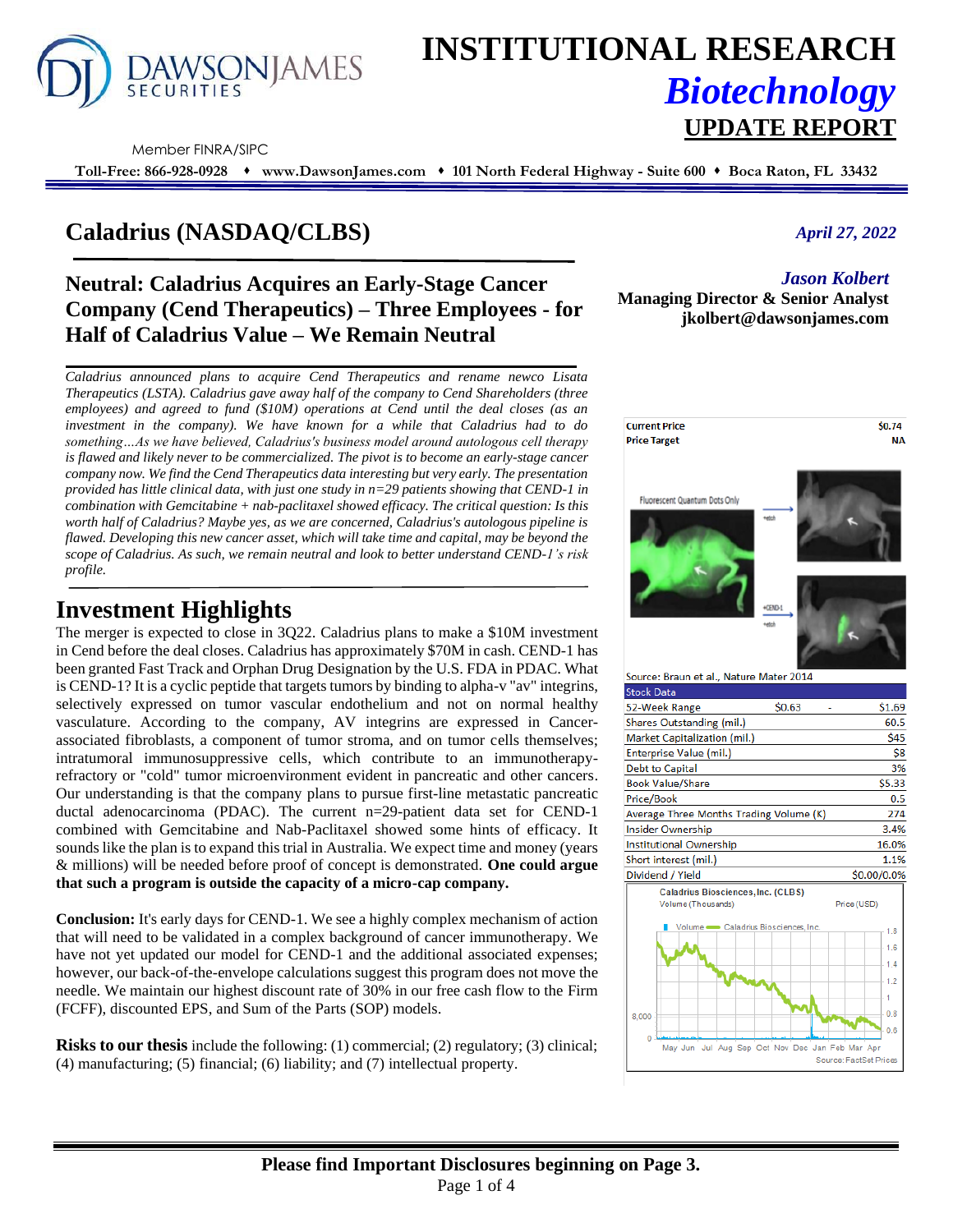

## **Exhibit 1. Income Statement**

| Caldrius Inc.: Income Statement (\$000)                                        |           |           |                |                |          |          |         |         |           |                          |           |           |                          |           |                          |         |
|--------------------------------------------------------------------------------|-----------|-----------|----------------|----------------|----------|----------|---------|---------|-----------|--------------------------|-----------|-----------|--------------------------|-----------|--------------------------|---------|
| <b>YE December 31</b>                                                          | 2018A     | 2019A     | 2020E          | 2021A          | 1Q22E    | 2022E    | 3Q22E   | 4Q22E   | 2022E     | 2023E                    | 2024E     | 2025E     | 2026E                    | 2027E     | 2028E                    | 2029E   |
| <b>Product sales</b>                                                           |           |           |                |                |          |          |         |         |           |                          |           |           |                          |           |                          |         |
| Cell Therapy - CLI Japan                                                       |           |           |                |                |          |          |         |         |           | $\overline{\phantom{a}}$ |           |           | 1,853                    | 3,633     | 5,341                    | 6,979   |
| Cell Therapy - CLI USA                                                         |           |           |                |                |          |          |         |         |           |                          |           |           |                          | 22,428    | 27,454                   | 32,674  |
| Cell Therapy - CLI Europe                                                      |           |           |                |                |          |          |         |         |           | . .                      |           |           |                          |           | $\overline{\phantom{a}}$ | 15,683  |
| Cell Therapy - Coronary Microvascular Dysfunction USA                          |           |           |                |                |          |          |         |         |           | $\sim$                   |           |           |                          |           | 25,436                   | 52,933  |
| Cell Therapy - Coronary Microvascular Dysfunction Europe                       |           |           |                |                |          |          |         |         |           | $\sim$                   |           |           | $\overline{\phantom{a}}$ | ۰.        | $\sim$                   | 18,367  |
| Cell Therapy - Coronary Microvascular Dysfunction Japan                        |           |           |                |                |          |          |         |         |           |                          |           |           |                          | 9,425     | 19,614                   | 30,612  |
| Cell Therapy - No Option Refractory Disabling Angina (NORDA) USA               |           |           |                |                |          |          |         |         | ۰         | $\overline{\phantom{a}}$ |           |           | $\sim$                   | 3,181     | 6,620                    | 10,332  |
| Cell Therapy - No Option Refractory Disabling Angina (NORDA) Europe            |           |           |                |                |          |          |         |         |           | $\overline{\phantom{a}}$ |           |           |                          | 3,246     | 6,689                    | 10,336  |
| Cell Therapy - No Option Refractory Disabling Angina (NORDA) Japan             |           |           |                |                |          |          |         | ٠       |           | $\sim$                   | ٠         |           |                          | 530       | 1,103                    | 1,722   |
| <b>Total Product Sales</b>                                                     | a.        | A.        | <b>Section</b> | <b>College</b> |          |          |         | ×.      | ×.        | х.                       | ×.        |           | 1.853                    | 42.443    | 92,256                   | 179,638 |
| <b>Expenses</b>                                                                |           |           |                |                |          |          |         |         |           |                          |           |           |                          |           |                          |         |
| Cost of Goods Sold - Products                                                  |           |           |                |                |          |          | ٠       | ٠       |           | $\sim$                   |           | ٠         | 575                      | 12,733    | 26,754                   | 50,299  |
| % COGS (of product revenues)                                                   |           |           |                |                | 34%      | 34%      | 34%     | 34%     | #DIV/0    | #DIV/0                   | #DIV/C    | #DIV/0    | 31%                      | 30%       | 29%                      | 28%     |
| Research and Development                                                       | 7.594     | 10,797    | 9.253          | 17,680         | 4,279    | 4,668    | 5,056   | 5.445   | 19,448    | 21,000                   | 23,100    | 25.410    | 27,951                   | 30.746    | 33,821                   | 37,203  |
| <b>%R&amp;D</b>                                                                |           |           |                |                |          |          |         |         |           | #DIV/0!                  | #DIV/0    | #DIV/0    | 15089                    | 846%      | 633%                     | 533%    |
| General and Administrative                                                     | 9,393     | 9,296     | 9,892          | 11,370         | 2,752    | 3,002    | 3,252   | 3,502   | 12,507    | 18,000                   | 25,000    | 27,500    | 34,000                   | 40,000    | 44,000                   | 48,400  |
| %SG&A                                                                          |           |           |                |                |          |          |         |         |           | #DIV/0                   | #DIV/C    | #DIV/0    | 18359                    | 11019     | 824%                     | 693%    |
| <b>Total expenses</b>                                                          | 16.987    | 20.093    | 19.145         | 29.050         | 7.030    | 7.669    | 8.308   | 8.947   | 31.955    | 39,000                   | 48,100    | 52.910    | 62.526                   | 83.479    | 104,575                  | 135,901 |
| Operating Income (Loss)                                                        | (16, 987) | (20, 093) | (19, 145)      | (29,050)       | (7,030)  | (7,669)  | (8,308) | (8,947) | (31, 955) | (39,000)                 | (48, 100) | (52, 910) | (60, 672)                | (41, 036) | (12, 319)                | 43,736  |
|                                                                                |           |           |                |                |          |          |         |         |           |                          |           |           |                          |           |                          |         |
| Other expense                                                                  | 824       | 740       | 132            | 151            | 178      | 194      | 214     | 214     | 799       | 799                      | 799       | 799       | 799                      | 799       | 799                      | 799     |
| Interest expense                                                               | (5        | (0)       |                | (75)           | (3)      | (2)      | (0)     | (0)     | (5)       | (5)                      | (5)       | (5)       | (5)                      | (5)       | (5)                      | (5)     |
| Total other income                                                             | 819       | 740       | 132            | 76             | 174      | 192      | 214     | 214     | 793       | 793                      | 793       | 793       | 793                      | 793       | 793                      | 793     |
| <b>Pretax Income</b>                                                           | (16, 168) | (19, 353) | (19,013)       | (28, 974)      | (6, 856) | (7, 477) | (8,095) | (8,734) | (31, 162) | (38, 207)                | (47, 307) | (52, 117) | (59, 879)                | (40, 243) | (11, 525)                | 44,530  |
| Income Tax Benefit (Provision)                                                 |           |           | (10, 872)      | (1,508)        |          |          |         |         |           |                          |           | (5,212)   | (10, 778)                | (8,049)   | (2,881)                  | 13,359  |
| <b>Tax Rate</b>                                                                |           |           |                |                |          |          |         |         |           |                          |           | 10%       | 18%                      | 20%       | 25%                      | 30%     |
| Less: Loss from continuing operations attributable to noncontrolling interests |           | (9)       | (9)            |                |          |          |         |         |           |                          |           |           |                          |           |                          |         |
| <b>GAAP Net Income (loss)</b>                                                  | (16, 168) | (19.362)  | (8, 150)       | (27, 466)      | (6,856)  | (7, 477) | (8,095) | (8,734) | (31, 162) | (38.207)                 | (47, 307) | (46, 905) | (49, 101)                | (32.194)  | (8,644)                  | 31,171  |
|                                                                                |           |           |                |                |          |          |         |         |           |                          |           |           |                          |           |                          |         |
| <b>GAAP-EPS</b>                                                                | (1.67)    | (1.87)    | (0.53)         | (0.50)         | (0.11)   | (0.12)   | (0.13)  | (0.14)  | (0.51)    | (0.62)                   | (0.76)    | (0.84)    | (0.79)                   | (0.51)    | (0.14)                   | 0.49    |
| GAAP EPS (dil)                                                                 | (1.67)    | (1.88)    | (0.53)         | (0.50)         | (0.06)   | (0.06)   | (0.07)  | (0.07)  | (0.25)    | (0.31)                   | (0.38)    | (0.37)    | (0.38)                   | (0.25)    | (0.07)                   | 0.23    |
| Wgtd Avg Shrs (Bas) - '000s                                                    | 9,689     | 10.323    | 15,540         | 55,313         | 61,290   | 61,351   | 61,412  | 61,474  | 61,382    | 61,628                   | 61,875    | 62,122    | 62,371                   | 62.621    | 62,872                   | 63,124  |
| Wgtd Avg Shrs (Dil) - '000s                                                    | 9.689     | 10.323    | 15.540         | 55,313         | 122,580  | 122,702  | 122,825 | 122,948 | 122.764   | 124.363                  | 125.984   | 127.626   | 129,290                  | 130.975   | 132,682                  | 134,411 |

*Source: Dawson James estimates, company reports*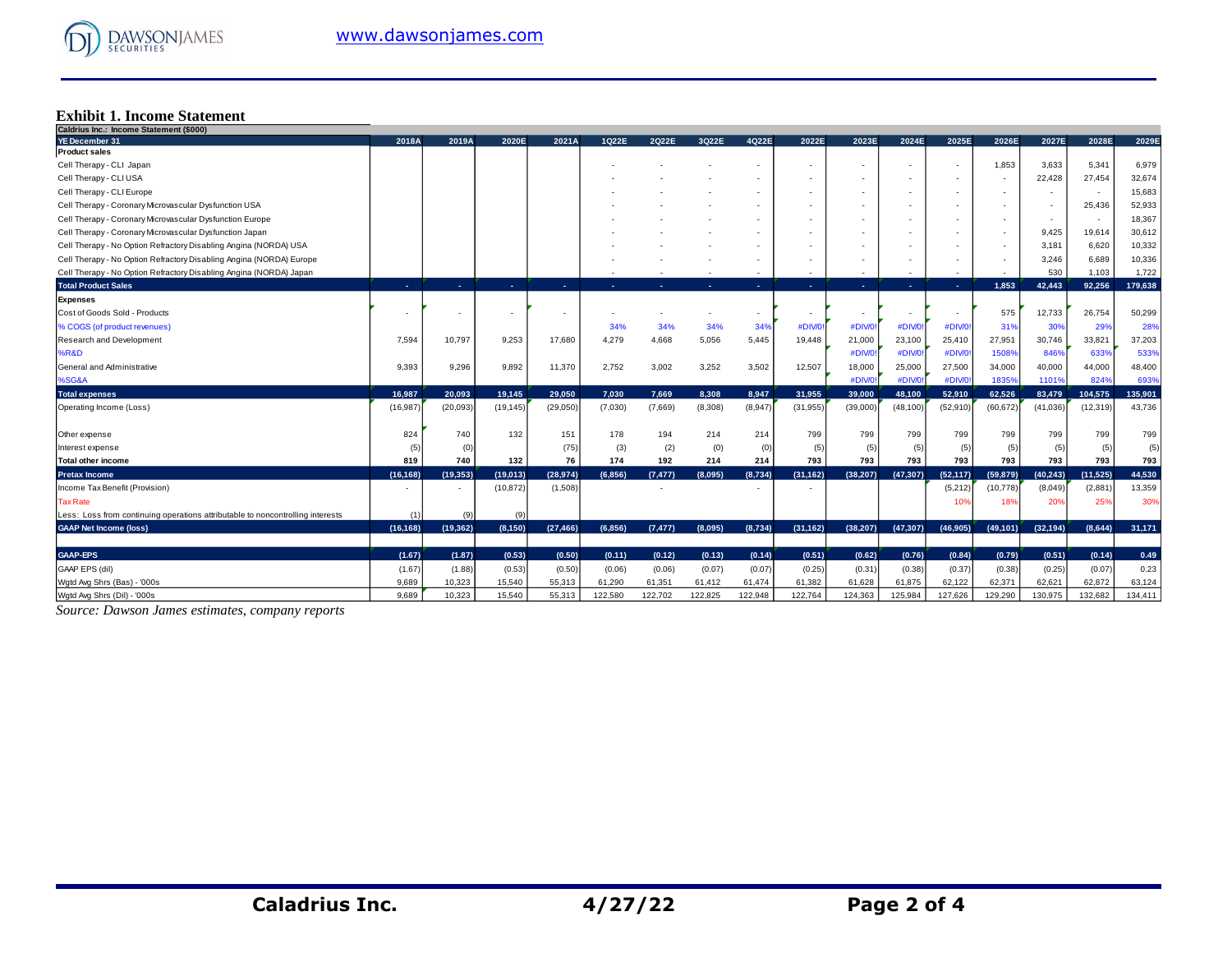#### **Important Disclosures: Other Companies Mentioned in this Report:**

#### **Price Chart:**



Price target and rating changes over the past three years: Initiated – Buy – February 27, 2019 – Price Target \$7.0 Update – Buy – May 23, 2019 – Price Target \$7.0 Update – Buy – June 4, 2019 – Price Target \$7.0 Update – Buy – July 15, 2019 – Price Target  $$7.0$ Update – Buy – August 12, 2019 – Price Target \$7.0 Update – Buy – November 7, 2019 – Price Target \$7.0 Update – Buy – November 18, 2019 – Price Target \$7.0 Update – Buy – March 6, 2020 – Price Target \$7.0 Rating Change – Neutral – March 18, 2020 Price Target NA Update – Neutral – November 6, 2020 Price Target NA Update – Neutral – November 19, 2020 Price Target NA Update – Neutral – February 15, 2021- Price Target NA Update – Neutral – December 10, 2021- Price Target NA Update – Neutral – March 23, 2022- Price Target NA Update – Neutral – April 27, 2022- Price Target NA

Dawson James Securities, Inc. (the "Firm") is a member of the Financial Industry Regulatory Authority ("FINRA") and the Securities Investor Protection Corporation ("SIPC").

The Firm does not make a market in the securities of the subject company(s). The Firm has NOT engaged in investment banking relationships with CLBS in the prior twelve months, as a manager or co-manager of a public offering and has NOT received compensation resulting from those relationships. The Firm may seek compensation for investment banking services in the future from the subject company(s). The Firm has NOT received other compensation from the subject company(s) in the last 12 months for services unrelated to managing or co-managing of a public offering.

Neither the research analyst(s) whose name appears on this report nor any member of his (their) household is an officer, director or advisory board member of these companies. The Firm and/or its directors and employees may own securities of the company(s) in this report and may increase or decrease holdings in the future. As of April 7, 2022, the Firm as a whole did not beneficially own 1% or more of any class of common equity securities of the subject company(s) of this report. The Firm, its officers, directors, analysts, or employees may affect transactions in and have long or short positions in the securities (or options or warrants related to those securities) of the company(s) subject to this report. The Firm may affect transactions as principal or agent in those securities.

Analysts receive no direct compensation in connection with the Firm's investment banking business. All Firm employees, including the analyst(s) responsible for preparing this report, may be eligible to receive non-product or service-specific monetary bonus compensation that is based upon various factors, including total revenues of the Firm and its affiliates as well as a portion of the proceeds from a broad